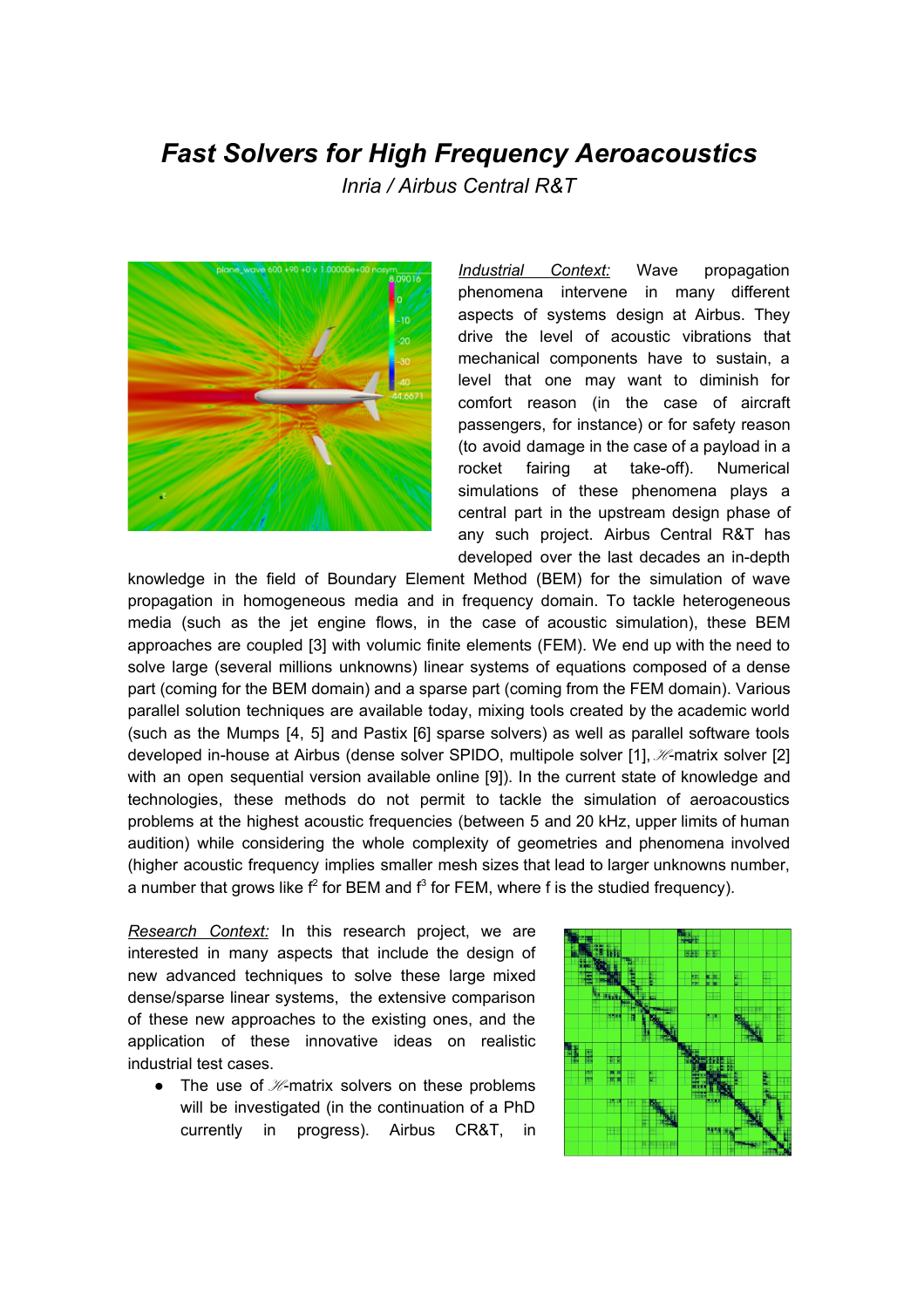collaboration with Inria Bordeaux Sud-Ouest, has developed a task-based  $H$ -matrix solver on top of the runtime engine StarPU [7]. The question of parallel scalability of task-based tools is an active subject of research, using new communication engine such as NewMadeleine [8], that will be investigated during this project, in conjunction with new algorithmic ideas on the task-based writing of  $\mathcal{H}\text{-}$  matrix algorithms.

- Ideas coming from the field of sparse direct solvers (such as nested dissection or symbolic factorization) have been tested within H-matrices. This activity will be continued and extended.
- Comparison with existing tools will be performed on large realistic test cases. Coupling schemes between these tools and the hierarchical methods used in  $H$ -matrix will be developed and benched as well.

*Detailed subjects:* Different possibilities exist as M2 internship subjects (to be discussed with the candidates) :

- *Design of a coupled Mumps*  $H$ *-Matrix solver for FEM-BEM applications.* In that approach, the FEM matrix is eliminated by computing a Schur complement using MUMPS. Given the size of the BEM matrix, this can not be done in one operation, so it is done block by block, and added in the  $H$ -matrix, which is then factorized to complete the process.
- *Implementation of a new approach to handle larger blocks in a task-based*  $H$ *-matrix solver.* One of the challenge in solving this kind of problems is the ability to scale efficiently when both the matrix size and machine size increase. The current way of dealing with large  $\mathcal{H}$ -matrix blocks is a limitation in this regard, so a new way will be implemented, and all the  $H$ -matrix task based algorithms will be adapted to this novelty.
- Solve a coupled FEM-BEM (sparse/dense) linear system using one unique *H*-matrix. The current approach in Airbus software is to solve a 2x2 linear system, storing 4 separate matrices (FEM-FEM, FEM-BEM, BEM-FEM and BEM-BEM). If we choose to use the same  $H$ -matrix solver for both sparse and dense matrices, one can consider storing all the system in one unique matrix with an adapted shape and ordering.
- *Evaluate different scheme of partitioning and ordering for solving sparse linear systems with M-matrices.* The nested dissection and the M-matrix have both introduced ways of partitioning the unknowns adapted to their respective fields. Solving sparse systems with  $\mathcal{H}-$ matrix allows to test both approaches and all the intermediate steps between the two.
- *Exhaustive performance measure and modelisation of existing solvers for FEM/BEM solver.* Several different solvers exist to tackle the linear system considered, not to mention the one we propose to develop in this study. We want to measure, analyze and understand the advantages and drawbacks of each methods regarding memory footprint, accuracy, performance, scalability, etc.

In all the possible subjects, all the steps for a study will be taken care of : theoretical and bibliographic research, prototyping, implementation, tests, validation, results analysis, report. All these points will be dealt with during the PhD, if time permits. Moreover, this list is not static, other ideas may appear or replace existing topics.